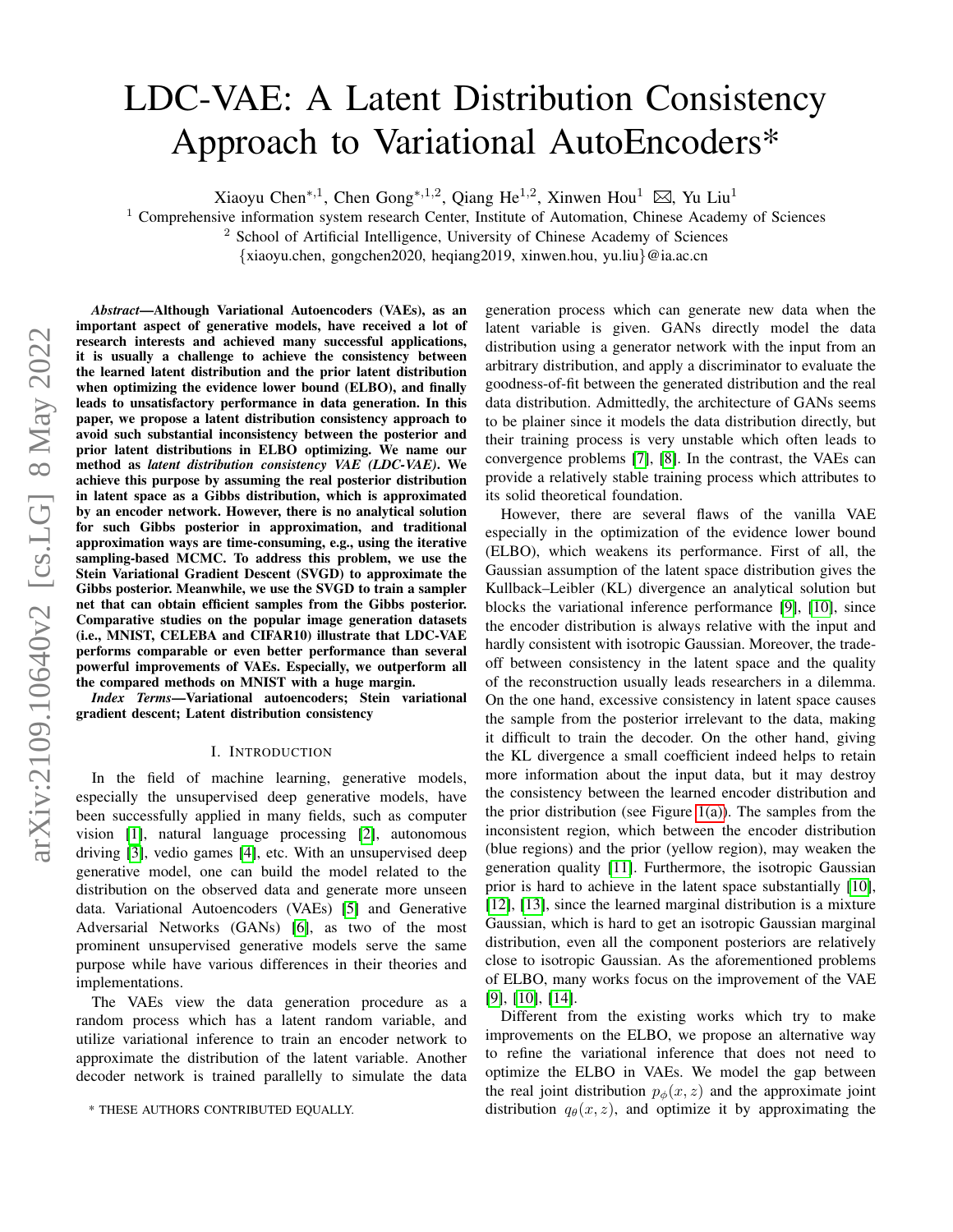<span id="page-1-0"></span>

<span id="page-1-1"></span>Fig. 1. The schematic diagram of vanilla VAE (Figure [1\(a\)\)](#page-1-0) and our LDC-VAE (Figure [1\(b\)\)](#page-1-1). In VAE, due to the substantial drawbacks in ELBO, the learned encoder distribution is always inconsistent with the prior, and leaves a lot of inconsistent regions (the uncovered yellow region in Figure [1\(a\)\)](#page-1-0) that never be seen by the decoder while training. For LDC-VAE, since we use the encoder posterior to approximate the Gibbs posterior, we bypass the problems in ELBO and achieve more consistency in latent space. Since the reparameterization trick is not used in our encoder, we directly input the noise ( $\epsilon_e$  in Figure [1\(b\)\)](#page-1-1) from arbitrary distribution to the encoder. We add a convolutional layer  $(E_n)$  for the noise input, and leave the rest of the encoder  $(E_x$  and  $E_c)$  identical with the RAE. Also, for efficient sampling, we train a sampler net  $(S_\omega)$  parallelly which can map the noise from arbitrary distribution to the Gibbs posterior. The sampler net has identical architecture with the encoder in RAE.

posterior  $p_{\phi}(z|x)$  directly rather than maximizing the ELBO (see Figure [1\(b\)\)](#page-1-1). Our purpose approach is achieved by assuming the  $p_{\phi}(z|x)$  in a Gibbs form. To realize the efficient training, we use Stein Variational Gradient Descent (SVGD) [\[15\]](#page-7-14) to calculate the gradient of the KL divergence between the learned posterior  $q_{\theta}(z|x)$  and the  $p_{\phi}(z|x)$ , which is inspired by Stein-VAE [\[16\]](#page-7-15). In the end, to address the problem which sampling from the Gibbs posterior needs the time expensively iterative method such as Markov Chain Monte Carlo (MCMC) method [\[17\]](#page-7-16), we train a sampler net with SVGD to make efficient sampling from the Gibbs posterior.

Our main contributions can be summarized as follows:

• We propose a novel VAE termed *latent distribution consistency VAE (LDC-VAE)*. Instead of optimizing the ELBO directly, LDC-VAE uses a different way to conduct the variational inference directly under the Gibbs posterior assumption.

- Sampling from the Gibbs distribution is computationally expensive or intractable for some traditional approaches (e.g., MCMC). We train a sampler net utilizing a nonparametric variational inference algorithm, i.e., SVGD, to make efficient sampling from the Gibbs posterior distribution.
- The experiments illustrate that the LDC-VAE has the best FID score on MNIST among all the compared method, and has the lowest sample FID on CELEBA.

The rest parts of our paper are organized as follows. In the related works, we conclude the works which analyzed and improved the VAEs briefly. Then in the preliminaries, we retrospect the basic theories of VAEs and SVGD, which are fundamentals of LDC-VAE. Our analysis and improvement of VAEs are illustrated in the method part of this paper. In the end, we exhibit the performance of our work in both visualization form and statistics form.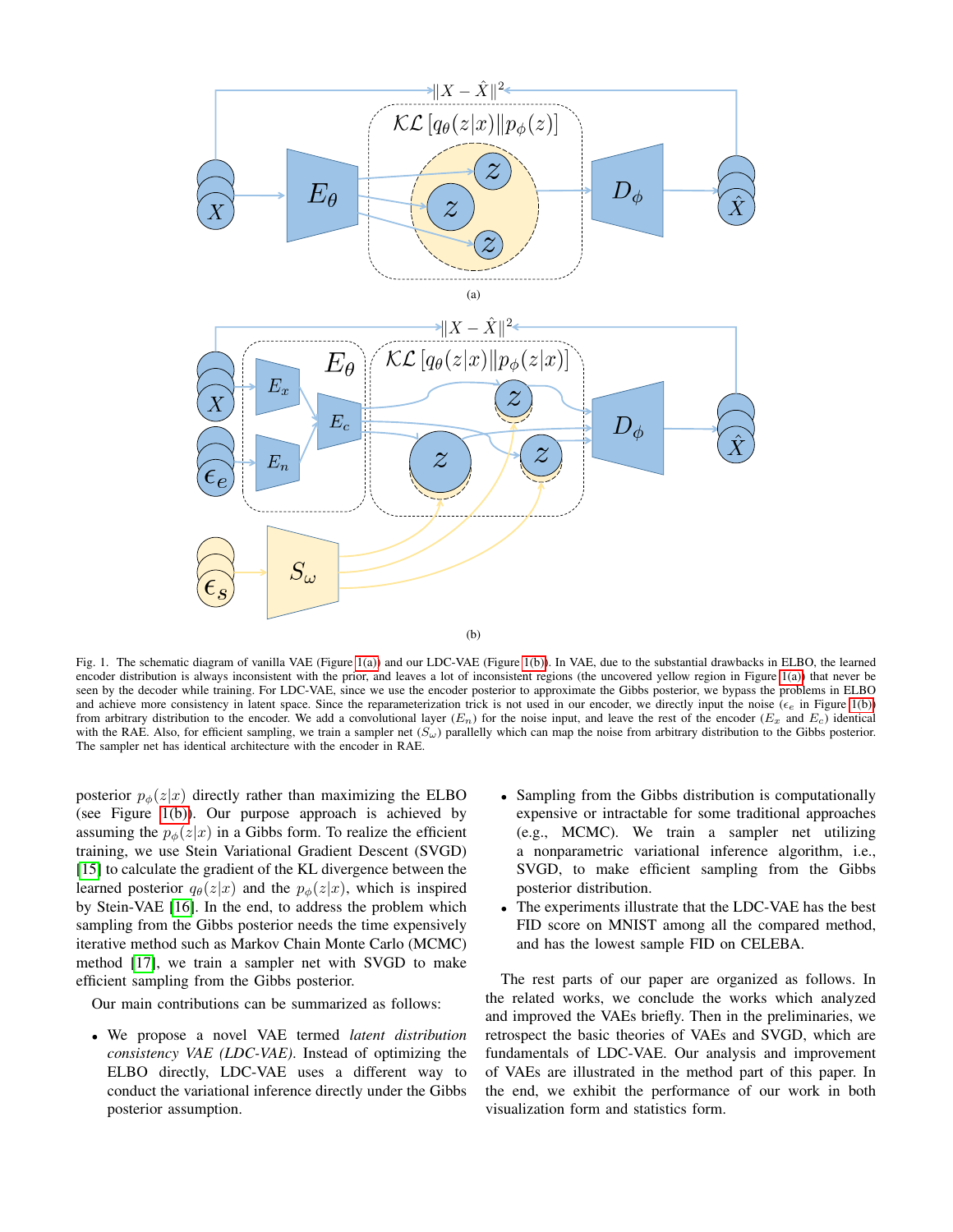# II. RELATED WORKS

VAEs [\[5\]](#page-7-4) as a prominent generation model have many successful applications in various machine learning fields, such as speech synthesis [\[18\]](#page-7-17), text generation [\[19\]](#page-7-18), transfer learning [\[20\]](#page-7-19), causal effect inference [\[21\]](#page-7-20)–[\[23\]](#page-7-21), etc. However, the vanilla VAE usually fails in many applications. Since that, many works have been appealing in analyzing and improving VAE's theoretical framework. Some works focus on making a more complex and accurate approximation of the posterior over the latent space to better fit the prior, such as using several samples to learn richer posterior [\[9\]](#page-7-8), or adding an Inverse Autoregressive Flow (IAF) after the encoder [\[10\]](#page-7-9).

Although these works can make more flexible and powerful approximation of the posterior in the latent space than the vanilla VAE, the optimization objective of the encoder and decoder still remain the primitive problems. In fact, the KL divergence that forces every posterior close to the prior distribution is equivalent to making the posterior irrelevant to the input data [\[11\]](#page-7-10), [\[24\]](#page-7-22). However, the loss of the decoder needs the information related to the data to ensure the quality of the reconstruction [\[25\]](#page-7-23). To solve this problem and get relative balance between the distribution consistency and reconstruction quality, researchers propose a series of methods [\[2\]](#page-7-1), [\[14\]](#page-7-13).

But even we apply all these methods to find an optimal balance between the KL divergence and reconstruction loss, the gap between the distribution of encoding space and the isotropic Gaussian prior still exists [\[10\]](#page-7-9), [\[12\]](#page-7-11). This gap leads to the problem that some samples in latent space from the region never be seen by the decoder in training, and finally causes a quality loss in generating new data. Up to present, there are several ways to fix this notorious issue, such as choosing an autoregressive prior which is obtained by the IAF with the random noise [\[11\]](#page-7-10); apply a prior computing by a mixture posterior distribution conditioned on the learnable pseudoinputs [\[26\]](#page-7-24). Besides, it is a natural intuition that utilizing the Gaussian mixture model is a straightforward method, but it is not flexible enough comparing to the method above.

Our work is different with these aforementioned methods that we do not make improvement on the ELBO. We bypass it using the Gibbs posterior assumption.

#### III. PRELIMINARIES

#### *A. Variational AutoEncoder*

VAEs model the data generation process as a random process with latent variable  $z$ , and try to inference its posterior distribution  $p_{\phi}(z|x)$ . While this posterior seems to be intractable, VAEs use an approximate distribution  $q_{\theta}(z|x)$ to approach it:

<span id="page-2-0"></span>
$$
KL\left[q_{\theta}(z|x)\|p_{\phi}(z|x)\right] = -ELBO\left(\theta, \phi, x\right) + \log p_{\phi}(x) \quad (1)
$$

Since the  $\log p_{\phi}(x)$  is fixed when the dataset is given, minimizing the KL divergence on the LHS of Eq. [\(1\)](#page-2-0) is equivalent to maximizing the ELBO:

<span id="page-2-1"></span>
$$
\begin{aligned} \text{ELBO} \left( \theta, \phi, x \right) \\ &= -\text{KL} \left[ q_\theta(z|x) \| p_\phi(z) \right] + \mathbb{E}_{q_\theta(z|x)} \left[ \log p_\phi(x|z) \right] \end{aligned} \tag{2}
$$

To implement VAEs for data generation, the parametric forms of the three distribution in Eq. [\(2\)](#page-2-1) must be specified. For simplicity, most of VAEs use the Gaussian form, where the  $p_{\phi}(z) \sim \mathcal{N}(0, I)$ . The  $q_{\theta}(z|x)$  and  $p_{\phi}(x|z)$  are assumed to be the Gaussian distribution which parameter is determined by the output of the encoder and the decoder respectively:

$$
z \sim q_{\theta}(z|x) = \mathcal{N}(z; \mu_{\theta}(x), \sigma_{\theta}^{2}(x)I)
$$
 (3)

$$
x \sim p_{\phi}(x|z) = \mathcal{N}(x; \mu_{\phi}(z), \sigma_{\phi}^{2}(z)I)
$$
 (4)

Based on the Guassian assumption, the KL divergence term in Eq. [\(2\)](#page-2-1) is integrated analytically and calculated with the reparameterization trick. When the dimension of  $z$  is  $d$ , the  $\mathcal{L}_{KL}$  loss is formulated as follow:

$$
\mathcal{L}_{KL} = \frac{1}{2} \sum_{j=1}^{d} \left[ \mu_{\theta}^{j}(x)^{2} + \sigma_{\theta}^{j}(x)^{2} - \log \left( \sigma_{\theta}^{j}(x)^{2} \right) - 1 \right]
$$
\n(5)

For the reconstruction, the value of the expectation of loglikelihood is approximated by Monte Carlo method which costs lots of computing resource for accuracy:

$$
\mathbb{E}_{q_{\theta}(z|x)}\left[\log p_{\phi}(x|z)\right] \approx \frac{1}{M} \sum_{m=1}^{M} \log p_{\phi}(x|z_m) \tag{6}
$$

However, experiments in vanilla VAE show that the M can be set to 1 when the batch size of  $x$  is big enough (e.g. 100 in their paper) [\[5\]](#page-7-4). Therefore, for simplicity, set the  $\sigma_{\phi}^2(z)I = I$ and let  $M = 1$ , we have the reconstruction loss,

$$
\mathcal{L}_{REC} = ||x - \mu_{\phi}(z)||^2 \tag{7}
$$

### *B. Stein Variational Gradient Descent*

In this section, we introduce the basic of SVGD, which is a nonparametric variational inference algorithm that integrates ideas from Stein method, kernel method and variarional inference [\[15\]](#page-7-14), [\[27\]](#page-7-25), [\[28\]](#page-7-26). Recent years have witnessed the success of SVGD in machine learning [\[29\]](#page-7-27)–[\[31\]](#page-7-28).

*Assumption 1:* We assume that  $q(x)$  :  $\mathcal{X} \subset \mathbb{R}^n$  is a continuously differentiable and positive p.d.f, and  $\Phi(x)$ :  $\mathbb{R}^n \to \mathbb{R}^n$  equals to  $[\phi_1(x), \cdots, \phi_d(x)]^\top$ , which is a smooth vector function.

The SVGD aims to transport a set of initial particles  $\{x_i\}_{i=1}^n$  to approximate the given target posterior distributions  $p(x)$ . The particles set  $\{x_i\}_{i=1}^n$  is sampled from the distribution  $q(x)$ . SVGD achieves the approximation by leveraging efficient deterministic dynamics to iteratively updating the inital particles set  $\{x_i\}_{i=1}^n : x_i \leftarrow x_i + \epsilon \Phi^*(x_i)$ , where  $\epsilon$  is a small step size and  $\Phi^*$  is a function chosen to maximally decrease the KL divergence. The  $\Phi^*$  is

<span id="page-2-2"></span>
$$
\Phi^* = \underset{\Phi \in \mathcal{B}}{\arg \max} \lim_{\epsilon \to 0} \left\{ -\frac{d}{d\epsilon} KL \left( q_{[\epsilon \Phi]}(x) \| p(x) \right) \right\}, \quad (8)
$$

where  $q_{\lbrack \epsilon \Phi]}$  is the particles distribution after the update leveraging  $x \leftarrow x + \epsilon \Phi(x)$ , and  $x \sim q(x)$ ; B denotes the unit ball of reproducing kernel Hilbert space (RKHS):  $\mathcal{H}^d:=\mathcal{H}_0\times\mathcal{H}_0\cdots\mathcal{H}_0, \text{ and } \mathcal{B}=\{\pmb{\Phi}\in\mathcal{H}^d\,\,|\,\,\|\pmb{\Phi}\|_{\mathcal{H}^d}\leq 1\}.$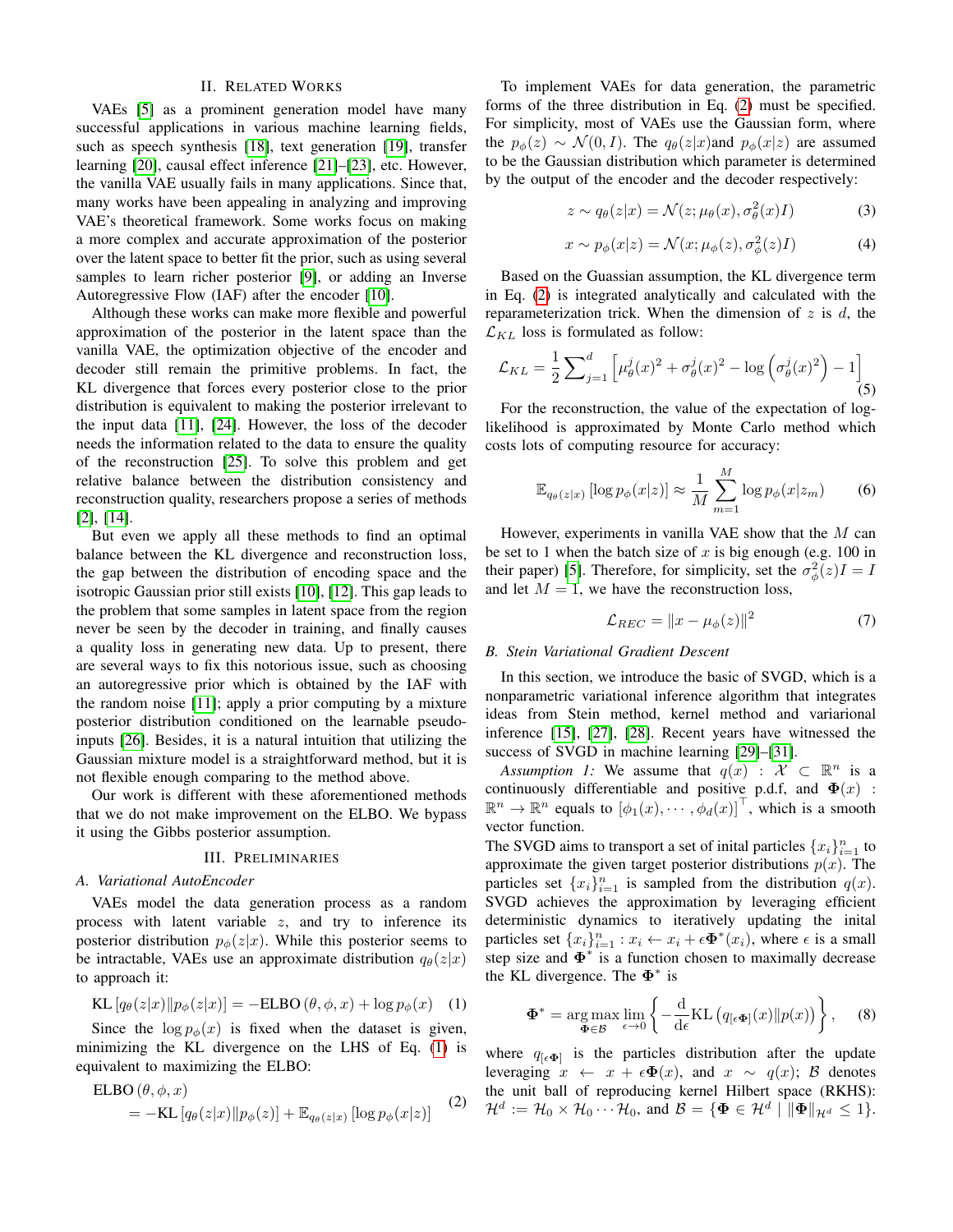Fortunately, Liu & Wang prove that the result of Eq. [\(8\)](#page-2-2) can be transformed to a linear function of  $\Phi$  [\[15\]](#page-7-14),

<span id="page-3-0"></span>
$$
\lim_{\epsilon \to 0} -\frac{\mathrm{d}}{\mathrm{d}\epsilon} \mathrm{KL} \left( q_{[\epsilon \Phi]}(x) \| p(x) \right) = \mathbb{E}_{x \sim q(x)} \left[ \text{trace} \left( \mathcal{T}_p^\top \Phi(x) \right) \right] \n\mathcal{T}_p^\top \Phi(x) = \nabla_x \log p(x)^\top \Phi(x) + \nabla_x^\top \Phi(x),
$$
\n(9)

where  $\mathcal{T}_p$  is called *Stein operator*. The  $\mathcal{T}_p$  and derivative  $\nabla_x$ is considered as  $\mathbb{R}^n$  column vectors, so the  $\mathcal{T}_p^{\top} \Phi(x)$  and  $\nabla_x^{\top} \mathbf{\Phi}(x)$  can be viewed as inner products, e.g.,  $\nabla_x^{\top} \mathbf{\Phi}(x) = \sum_{j=1}^d \nabla_{x^j} \phi_j(x) = \langle \nabla_x^{\top}, \mathbf{\Phi} \rangle$ , where  $x^j$  and  $\phi_j$  are the j-th variable of vector x and  $\Phi$ . As the  $\Phi \in \mathcal{H}^d$ , the Eq. [\(9\)](#page-3-0) equals to

$$
\Phi_{q,p}^*(\cdot) = \mathbb{E}_{x \sim q(x)} \left[ \mathcal{K}(x, \cdot) \nabla_x \log p(x) + \nabla_x \mathcal{K}(x, \cdot) \right], \tag{10}
$$

where  $\mathcal{K}(x, \cdot)$  is a positive define kernel associated with RKHS  $\mathcal{H}^d$ . We obtain the Stein variational gradient to approximate  ${x_i}_{i=1}^n \sim q(x)$  to  $p(x)$ .

#### IV. METHOD

Although the theoretical framework gives VAEs the merit of implementation convenience and training stability, the intrinsic drawbacks hinder VAEs to perform a satisfying generation result. Actually, as we mentioned above, the ELBO plays an important role in these defects. In this section, we introduce our method, LDC-VAE, which can be seen as an alternative version of VAEs without the ELBO.

# *A. The LDC-VAE*

To solve the inconsistency in  $\mathcal{L}_{KL}$  and the conflict between  $\mathcal{L}_{KL}$  and  $\mathcal{L}_{REC}$  in Eq. [\(2\)](#page-2-1), we use a different formula that gets rid of the problems in the ELBO. We achieve this by minimizing the KL divergence between the joint distribution  $q_{\theta}(x, z)$  and  $p_{\phi}(x, z)$ , which is equivalent to minimize the KL divergence of two posterior distribution:

<span id="page-3-1"></span>
$$
\begin{split} \text{KL}\left[q_{\theta}(x,z)\|p_{\phi}(x,z)\right] \\ &= \iint q_{\theta}(x,z)\log\frac{q_{\theta}(x,z)}{p_{\phi}(x,z)}dzdx \\ &= \iint q_{\theta}(x)q_{\theta}(z|x)\log\frac{q_{\theta}(x)q_{\theta}(z|x)}{p_{\phi}(x)p_{\phi}(z|x)}dzdx \quad (11) \\ &= \iint q_{\theta}(x)q_{\theta}(z|x)\log\frac{q_{\theta}(z|x)}{p_{\phi}(z|x)}dzdx \\ &= \mathbb{E}_{x\sim q_{\theta}(x)}\left[\text{KL}\left[q_{\theta}(z|x)\|p_{\phi}(z|x)\right]\right] \end{split}
$$

In the Eq. [\(11\)](#page-3-1), we assume that  $p_{\phi}(x) = q_{\theta}(x)$ , since the x in the  $q_{\theta}(z|x)$  and the  $p_{\phi}(z|x)$  both represent the data from the same dataset. The  $p_{\phi}(z|x)$  is the true posterior distribution of the latent variable z, and  $q_{\theta}(z|x)$  is our approximation posterior distribution which is approximated by a deep neural network. Besides, the KL loss in our model is as follows:

$$
\mathcal{L}_{\theta} = \text{KL}\left[q_{\theta}(z|x) \| p_{\phi}(z|x)\right] \tag{12}
$$

For the true posterior  $p_{\phi}(z|x)$ , we assume it has a Gibbs form,

<span id="page-3-2"></span>
$$
p_{\phi}(z|x) = \frac{1}{C} \exp\left\{-\frac{\|x - D_{\phi}(z)\|^2}{\sigma^2}\right\}
$$
 (13)

The  $D_{\phi}(z)$  represents the reconstruction data. Although this formula does not seem to be a posterior distribution of  $z$ , we must point out that for every given  $x$ , the Eq. [\(13\)](#page-3-2) is a function of z, and can satisfy the equation  $\int p_{\phi}(z|x)dz = 1$ with an appropriate normalization factor C. Different with vallina VAEs, we do not assume the form of  $q_\theta(z|x)$ , since the assumption weakens the flexibility of learned posterior distribution.

In the training, we use the encoder to approximate the Gibbs posterior (i.e., in Eq. [\(13\)](#page-3-2)), and the learned latent distribution  $q_{\theta}(z) = \int q_{\theta}(z|x)q_{\theta}(x)dz = \int q_{\theta}(z|x)p_{\phi}(x)dz$ is finally consistent with the  $p_{\phi}(z) = \int p_{\phi}(z|x) p_{\phi}(x) dx$  if the training process convergence properly. Since we use a posterior to approximate the another posterior, the consistency in the formula acts as an insurance for the goodness-of-fit, helping our algorithm gets rid of the defects in the ELBO.

For the reconstruction loss, we minimize the  $\mathcal{L}_{REC} = ||x - \rangle$  $D_{\phi}(z)$ ||<sup>2</sup>. It is equivalent to maximize the log-likelihood of the  $z$  from the Gibbs posterior when  $x$  has been observed, which is the second RHS term in the last equation of Eq. [\(14\)](#page-3-3).

<span id="page-3-3"></span>
$$
\mathbb{E}_{x \sim q_{\theta}(x)} [\text{KL}[q_{\theta}(z|x)||p_{\phi}(z|x)]]
$$
\n
$$
= \mathbb{E}_{x \sim q_{\theta}(x)} \left[ \int q_{\theta}(z|x) \log \frac{q_{\theta}(z|x)}{p_{\phi}(z|x)} dz \right]
$$
\n
$$
= \mathbb{E}_{x \sim q_{\theta}(x), z \sim q_{\theta}(z|x)} [\log q_{\theta}(z|x)]
$$
\n
$$
- \mathbb{E}_{x \sim q_{\theta}(x), z \sim q_{\theta}(z|x)} [\log p_{\phi}(z|x)]
$$
\n(14)

The  $\mathcal{L}_{\theta}$  and  $\mathcal{L}_{REC}$  in our model are interpreted as follows: minimizing the  $\mathcal{L}_{REC}$  loss will maximizing the likelihood of  $z \sim p_{\phi}(z|x)$ , and minimizing the  $\mathcal{L}_{\theta}$  can make our encoder distribution consistent with  $p_{\phi}(z|x)$ .

Regarding the Gibbs posterior including the information about x, the  $\mathcal{L}_{\theta}$  and  $\mathcal{L}_{REC}$  in LDC-VAE are not mutually exclusive as what happened in the ELBO. Both the minimization of these two loss will lead to the minimization of the KL between the two joint distributions, so they can be optimized without conflict.

For the flexibility of the encoder distribution, we use a different implementation of encoder which does not apply the reparameterization trick. We input the noise sampled from an arbitrary distribution to the encoder and obtain the sample result directly (see Figure [1\(b\)\)](#page-1-1). The output of our encoder is random even the input x is fixed:  $z = E_{\theta}(x, \epsilon_e) \sim q_{\theta}(z|x)$ . While in VAEs, the output of encoder represent the  $\mu_{\theta}(x)$ and  $\sigma_{\theta}^2(x)$  of the Gaussian distribution and will be fixed when the  $x$  is given. Due to this adaption, our encoder posterior distribution can approximate the arbitrary distribution which depends on the parameter of the encoder.

# *B. Optimization with SVGD*

Although the  $\mathcal{L}_{\theta}$  = KL  $[q_{\theta}(z|x)||p_{\phi}(z|x)]$  can be approximated using sampling-based method such as MCMC, it is too slow and has poor convergence. In our implementation, we use the SVGD to approximate the gradient of  $\mathcal{L}_{\theta}$  w.r.t. the parameter  $\theta$ .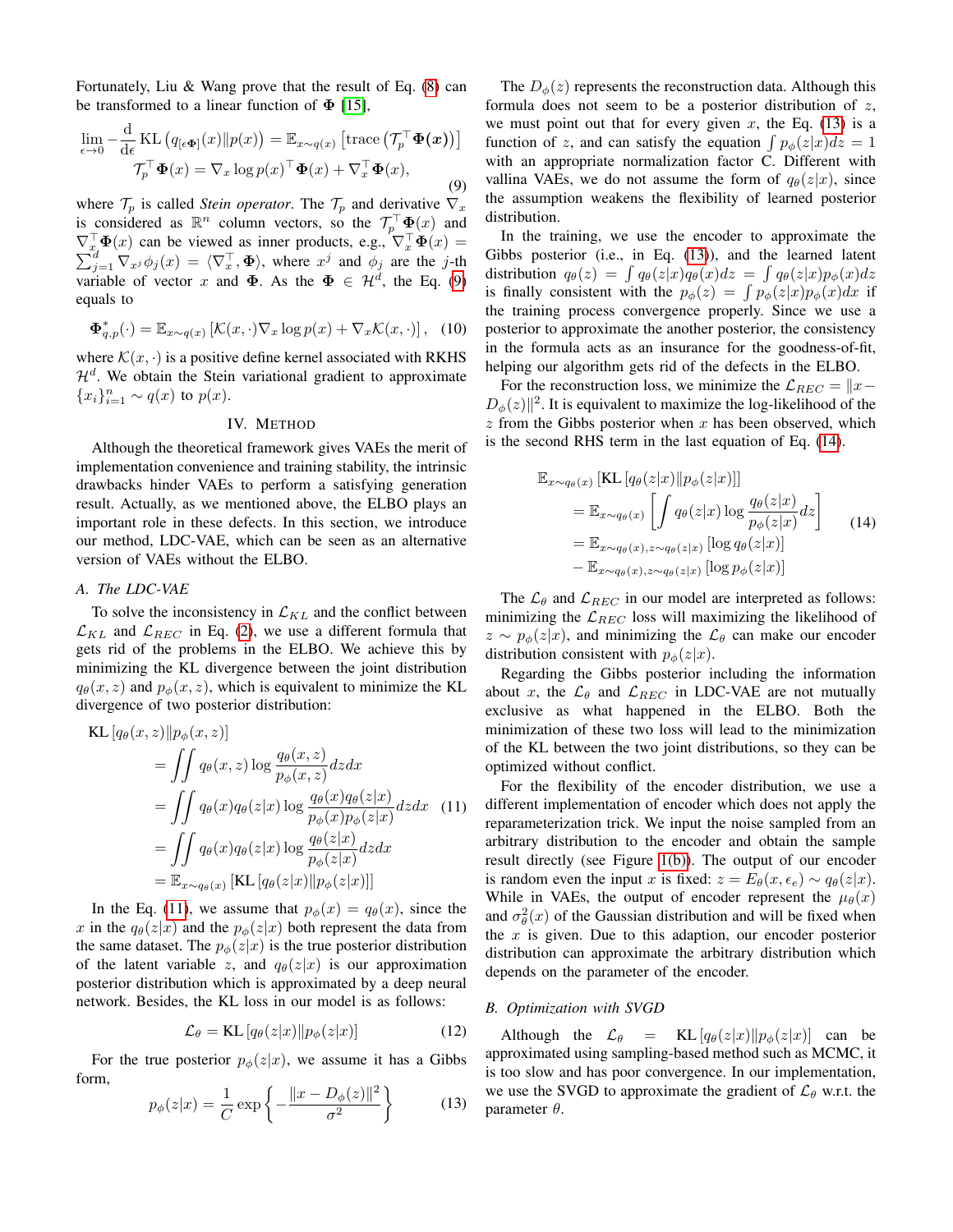# <span id="page-4-0"></span>Algorithm 1 The LDC-VAE training process in iteration  $t$

### V. EXPERIMENT

Input: Batch of data  $x \sim p_{\phi}(x)$ ;

Batch of noise from arbitrary distribution for the encoder  $\epsilon_e \sim f_e(\epsilon);$ 

Batch of noise from arbitrary distribution for the sampler net  $\epsilon_s \sim f_s(\epsilon);$ 

Model parameters of encoder and decoder  $E_{\theta}^{(t)}$  $\stackrel{(t)}{\theta},\stackrel{(t)}{D_\phi^{(t)}}$  $\phi^{(\iota)}$ ;

Model parameters of sampler net  $S_{\omega}^{(t)}$ **Output:**Updated parameters:  $E_{\theta}^{(t+1)}$  $\theta_\theta^{(t+1)}, D_\phi^{(t+1)}$  $\zeta_{\phi}^{(t+1)}, S_{\omega}^{(t+1)}$ 

- 1: Obtain the output of encoder and decoder:  $z_\theta=E_\theta^{(t)}$  $\overset{(t)}{\theta}(x,\epsilon_e),\, \hat{x}=D_{\phi}^{(t)}$  $\phi^{(t)}(z_\theta).$
- 2: Compute the reconstruction loss:  $\mathcal{L}_{REC} = MSE(x, \hat{x})$
- 3: Calculate the gradient of encoder:  $\Phi_{\theta}^*(z_{\theta}) = \frac{1}{n} \sum_{i=1}^{n}$  $\sum_{i=1}^{\infty}\mathcal{K}(z_i,z_{\theta})\cdot\nabla_{z_i}\frac{\mathcal{L}_{REC}}{\sigma^2}+\nabla_{z_i}\mathcal{K}(z_i,z_{\theta}),$  $\frac{\partial \mathcal{L}_{\theta}}{\partial \theta} = \Phi_{\theta}^{*}(z_{\theta}) \cdot \frac{\partial z_{\theta}}{\partial \theta}$ <br>4: Update the parameter of encoder and decoder:
- $E_{\theta}^{(t+1)}$  $\tilde{\theta}^{(t+1)}_{\theta}$ ,  $D^{(t+1)}_{\phi}$  $\phi^{(t+1)}$  = Adam $(E_{\theta}^{(t)})$  $\stackrel{(t)}{\theta},\stackrel{(t)}{D_\phi^{(t)}}$  $\frac{\partial \mathcal{L}_{\theta}}{\partial \theta}, \frac{\partial \mathcal{L}_{REC}}{\partial \phi})$

5: Obtain the output of sampler net:  
\n
$$
z_{\omega} = S_{\omega}^{(t)}(\epsilon_s)
$$
  
\n6: Calculate the gradient of sampler net:

6: Calculate the gradient of sampler net:  
\n
$$
\Phi_{\omega}^*(z_{\omega}) = \frac{1}{n} \sum_{i=1}^n \mathcal{K}(z_i, z_{\omega}) \cdot \nabla_{z_i} \frac{\mathcal{L}_{REC}}{\sigma^2} + \nabla_{z_i} \mathcal{K}(z_i, z_{\omega}),
$$
\n
$$
\frac{\partial \mathcal{L}_{\omega}}{\partial \omega} = \Phi_{\omega}^*(z_{\omega}) \cdot \frac{\partial z_{\omega}}{\partial \omega}
$$
\n7: Update the parameter of sampler net:  
\n
$$
S_{\omega}^{(t+1)} = \text{Adam}(S_{\omega}^{(t)}, \frac{\partial \mathcal{L}_{\omega}}{\partial \omega})
$$

Specifically, we first compute the gradient of  $\mathcal{L}_{\theta}$  w.r.t. the  $z_{\theta}$ :

$$
\Phi_{\theta}^{*}(z_{\theta}) = \mathbb{E}_{z_{i} \sim q_{\theta}(z|x)} \left[ \mathcal{K}(z_{i}, z_{\theta}) \nabla_{z_{i}} \log p_{\phi}(z|x) + \nabla_{z_{i}} \mathcal{K}(z_{i}, z_{\theta}) \right]
$$
\n
$$
= \frac{1}{n} \sum_{i=1}^{n} \left[ \mathcal{K}(z_{i}, z_{\theta}) \cdot \nabla_{z_{i}} \frac{\mathcal{L}_{REC}}{\sigma^{2}} + \nabla_{z_{i}} \mathcal{K}(z_{i}, z_{\theta}) \right]
$$
\n(15)

Then we set  $\Phi_{\theta}^{*}(z_{\theta})$  act as a constant in the backpropagation and obtain the gradient of KL divergence w.r.t. to the parameter of encoder according to the chain rule:

$$
\frac{\partial \text{KL}\left[q_{\theta}(z|x)\|p_{\phi}(z|x)\right]}{\partial \theta} = \frac{\partial \text{KL}\left[q_{\theta}(z|x)\|p_{\phi}(z|x)\right]}{\partial z_{\theta}} \frac{\partial z_{\theta}}{\partial \theta}
$$
\n
$$
= \Phi_{\theta}^{*}(z_{\theta}) \frac{\partial z_{\theta}}{\partial \theta}
$$
\n(16)

For the purpose that efficiently samples from the  $p_{\phi}(z|x)$ , we train a sampler net  $S_{\omega}(\epsilon_s)$  which maps an arbitrary distribution  $\epsilon_s \sim f_s(\epsilon)$  to the  $p_\phi(z|x)$  using SVGD. The gradient of KL divergence w.r.t to the parameter of sampler net has the same formula as the encoder. We present Algorithm [1,](#page-4-0) depicting the process of utilizing the SVGD to train a VAE.

To evaluate our method, we design our experiment to test our model in two aspects: (i) the consistency of distribution in the latent space, (ii) reconstruction, sample and interpolation quality. In this section, we firstly describe our experiment details. Then, we provide the visualized evidence to show the inconsistency of VAEs and how LDC-VAE achieves consistency in latent space. At the end of this section, we evaluate the image generation performance of our LDC-VAE in quantitive and qualitative ways.

### *A. Experimental Setup*

In all the experiments on three datasets, we set  $f_e(\epsilon)$  =  $f_s(\epsilon) = \mathcal{N}(0, I)$  for the encoder and the sampler net. For the Gibbs posterior, we set the  $\sigma^2$  as the variance of  $||X - D_{\phi}(z)||$  in a batch. Due to the application of the SVGD, the normalization factor C is trivial in our method. For the kernel function, we use the RBF kernel function  $\mathcal{K}(z, z_i) =$  $\exp(-\frac{1}{h}||z-z_i||^2)$ . We set bandwith  $h=\text{med}^2/\log n$ , with med equal to the median of all the pairwise distance between  $z_i$  for all the *n* samples. According to [\[15\]](#page-7-14), this setting can balance the deviation from other  $z_i$  while computing the gradient of  $z_i$ . For the network architecture, we adapt the same network as that in RAE [\[13\]](#page-7-12). We add a convolutional laryer for the noise input in the encoder, and set our sampler net as same as the encoder in the RAE. For the convolution kernel size, we use the same kernel size in RAE, which has  $4 \times 4$ kernel size for MNIST and CIFAR-10, and  $5 \times 5$  for CELEBA. Also, we use a batchsize =  $100$  and [16, 64, 128]–dimensional latent space for MNIST, CELEBA and CIFAR10, which are identical to the hyperparameters in RAE. All the parameters of our networks are optimized using Adam [\[32\]](#page-7-29).

# *B. Visualizing the Consistency of Distribution*

The inconsistency between the encoder distribution and the prior is a vital defect of VAEs. This problem causes some samples from the prior came from the region that never be seen by the decoder, and finally leads to the poor generation quality. To give clear visual evidence of this problem and prove that our method indeed alleviate this phenomenon, we train both the vanilla VAE and our model on MNIST with 16-dimensional latent space. To visualize the inconsistency problem of VAEs, we compare 2000 test set samples from the encoder and 2000 samples from the prior. Besides, to prove the consistency in latent space of our model, we compare the test set samples with samples from our sampler net. Both of the comparison are using scatter plot and project the 16 dimensional latent space to 2-dimensional using T-SNE [\[33\]](#page-7-30).

As it can be seen in Figure [2\(a\),](#page-5-0) the marginal distribution  $q_{\theta}(z) = \int q_{\theta}(z|x)p_{\phi}(x)dx$  is not consistent well to the isotropic Gaussian and left a lot of uncovered regions. When generating new data, samples from these regions may have poor generation quality, since the decoder has never been trained to decode the latent variable from these regions. But with our model, due to the application of Gibbs distribution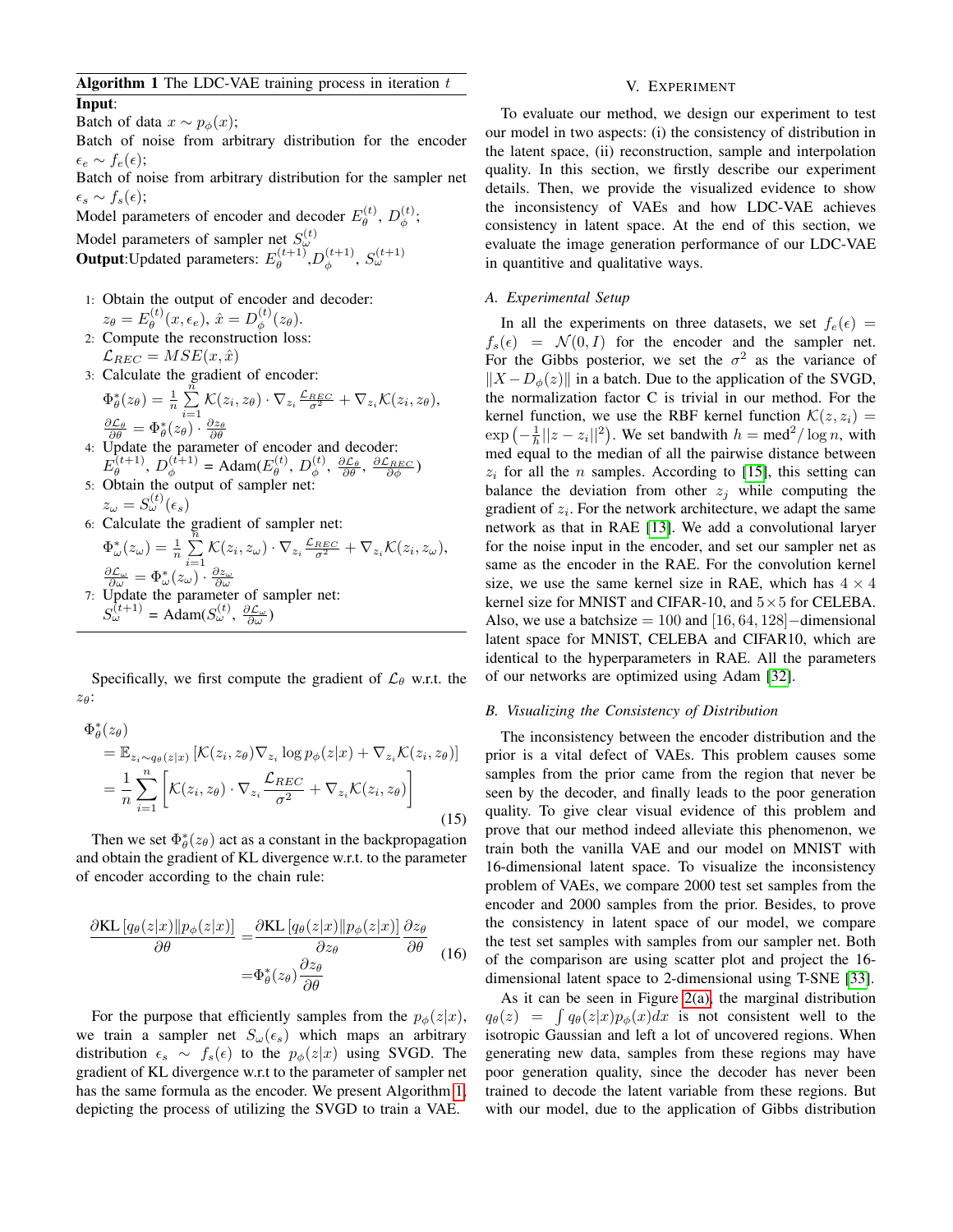<span id="page-5-0"></span>

Fig. 2. Visualizing the latent space. The 16-dimensional samples are project to 2-dimensional using T-SNE. The blue points are encoder samples, while the yellow points come from the Gaussian prior in Figure [2\(a\)](#page-5-0) and Gibbs posterior in Figure [2\(b\).](#page-5-1) It is obvious that the inconsistency between the encoder distribution and isotropic Gaussian. And clearly, our method fix this problem to get a consistent latent space between the training and generation.

<span id="page-5-1"></span>TABLE I QUANTITATIVE EVALUATION OF MODELS USING FID SCORE.

<span id="page-5-2"></span>

| Models               | <b>MNIST</b>  |                  |                     | CELEBA |               |               | <b>CIFAR10</b> |               |               |
|----------------------|---------------|------------------|---------------------|--------|---------------|---------------|----------------|---------------|---------------|
|                      | $Rec^{\rm a}$ | $Sample^{\circ}$ | Interp <sup>c</sup> | Rec    | <b>Sample</b> | <i>Interp</i> | Rec            | <b>Sample</b> | <i>Interp</i> |
| VAE                  | 18.26         | 19.21            | 18.21               | 39.12  | 48.12         | 44.49         | 57.94          | 106.37        | 88.62         |
| <b>CV-VAE</b>        | 15.15         | 33.79            | 25.12               | 40.41  | 48.87         | 44.96         | 37.74          | 94.75         | 69.71         |
| WAE-MMD <sup>d</sup> | 10.03         | 20.42            | 14.34               | 34.81  | 53.67         | 40.93         | 35.97          | 117.44        | 76.89         |
| 2sAE                 | 20.31         | 18.81            | 18.35               | 42.04  | 49.70         | 47.54         | 62.54          | 109.77        | 89.06         |
| $RAE-L2e$            | 10.53         | 8.69             | 14.54               | 43.52  | 47.97         | 45.98         | 32.24          | 74.16         | 62.54         |
| $RAE-SNg$            | 15.65         | 11.74            | 15.15               | 36.01  | 40.95         | 39.53         | 27.61          | 75.30         | 63.62         |
| $RAE-GPf$            | 14.04         | 1.54             | 15.32               | 39.71  | 45.63         | 47.00         | 32.17          | 76.33         | 64.08         |
| LDC-VAE              | 1.02          | 4.73             | 8.09                | 34.82  | 36.84         | 44.27         | 49.18          | 101.24        | 88.41         |

All the models are evaluated by <sup>a</sup>Rec:reconstruct the image from test set; <sup>b</sup>Sample:generating new image using samples in latent space; <sup>c</sup>Interp:generating new image using the mean of two random pair in the latent space from the test set. For the compared model, <sup>d</sup>WAE-MMD denote the WAE with MMD loss.  $P\overline{A}E$ -L2 denote the RAE with L2 regularization, <sup>f</sup>GP denote the gradient penalty and <sup>g</sup>SN denote the spectral normalization. All the sample FID of RAE models refers to generate new images using the ex-post density estimation (Gaussian Mixture Model).

and our sampler net, the distributions in latent space can be much more consistent.

### *C. Quantitive and Qualitative Result for Image Generation*

For quantitive evaluation, we record the FID score [\[34\]](#page-7-31) on MNIST [\[35\]](#page-7-32), CELEBA [\[36\]](#page-7-33) and CIFAR10 [\[37\]](#page-7-34) of our model. Researchers commonly adopt these dataset in academia and industry to evaluate VAE. To make a fair comparison and prove the effectiveness of our method, we choose vanilla VAE and several improved versions which have been reported in the same network architecture. The baseline models include various VAE, namely constant-variance VAE (CV-VAE) [\[38\]](#page-7-35), [\[39\]](#page-7-36), Wasserstein VAE (WAE) [\[25\]](#page-7-23) , 2-stage VAE (2s-VAE) [\[12\]](#page-7-11) and Regularized AutoEncoders (RAE) [\[13\]](#page-7-12).

Specifically, The CV-VAE improved the vanilla VAE by fix the variance of  $q_{\theta}(z|x)$ , these leads to a stochasticity reduction for the encoder distribution. The WAE however, optimizing the VAE using two different regularizer, adversarial loss (WAE-GAN) or maximum mean discrepancy (WAE-MMD). We didn't choose the WAE-GAN for comparison, since it uses the adversarial loss which leads to an unstable training. The 2 stage VAE uses a two-stage remedy to learn a relatively precise latent space. And for RAE, they propose a deterministic training strategy which can bypass the optimization of ELBO. We compare with it since RAE can complete the same purpose as LDC-VAE do.

As can be seen in Table [I,](#page-5-2) attribute to the latent space consistency, our LDC-VAE outperform all the comparison models on MNIST, reducing the FID score form 10.03 to 1.02 and 8.69 to 4.73 for reconstruction and sample respectively. Also for the interpolation, our FID is much more lower than the secondary (8.09 for our model and 14.34 for WAE-MMD). On CELEBA, LDC-VAE achieves superior sample performance, i.e., the FID score is improved form 40.95 to 36.84. Besides, for reconstruction, LDC-VAE performs secondary performance that almost equals to the best one (i.e., WAE-MMD). On CIFAR10, our model obtain a similar level of performance as the current advanced VAE models.

For qualitative result, we show the reconstruction, sample and interpolation results on all the three datasets in Figure [3.](#page-6-0)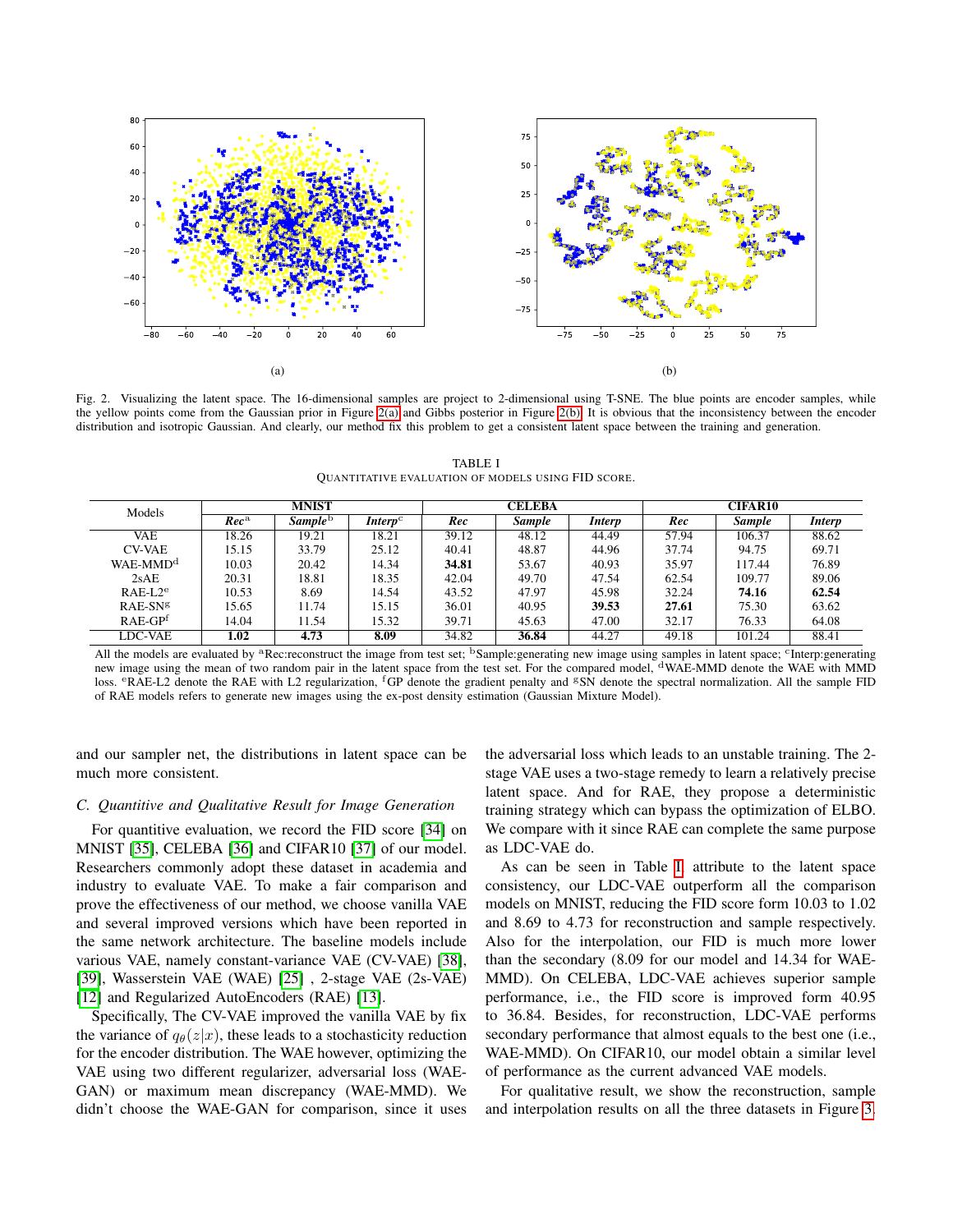



(a) MNIST reconstruction. (b) CELEBA reconstruction. (c) CIFAR10 reconstruction.















(g) MNIST interp. (h) CELEBA interp. (i) CIFAR10 interp.

<span id="page-6-0"></span>Fig. 3. The qualitative results for image reconstruction, generation and interpolation on MNIST , CELEBA and CIFAR10. We set the odd columns for reconstruction images and even columns for original images in all the reconstruction results. For the sample results, we use the sampler net to sample from the Gibbs posterior to generate the new images. And for the interpolation results, we use the random pairs image from the test set and compute their latent variable through the encoder. Every row in the interpolation results are the weighted mean of a pair of latent variable. The first and last columns in the interpolation results are set to the original test set image, with their interpolation results in the middle.